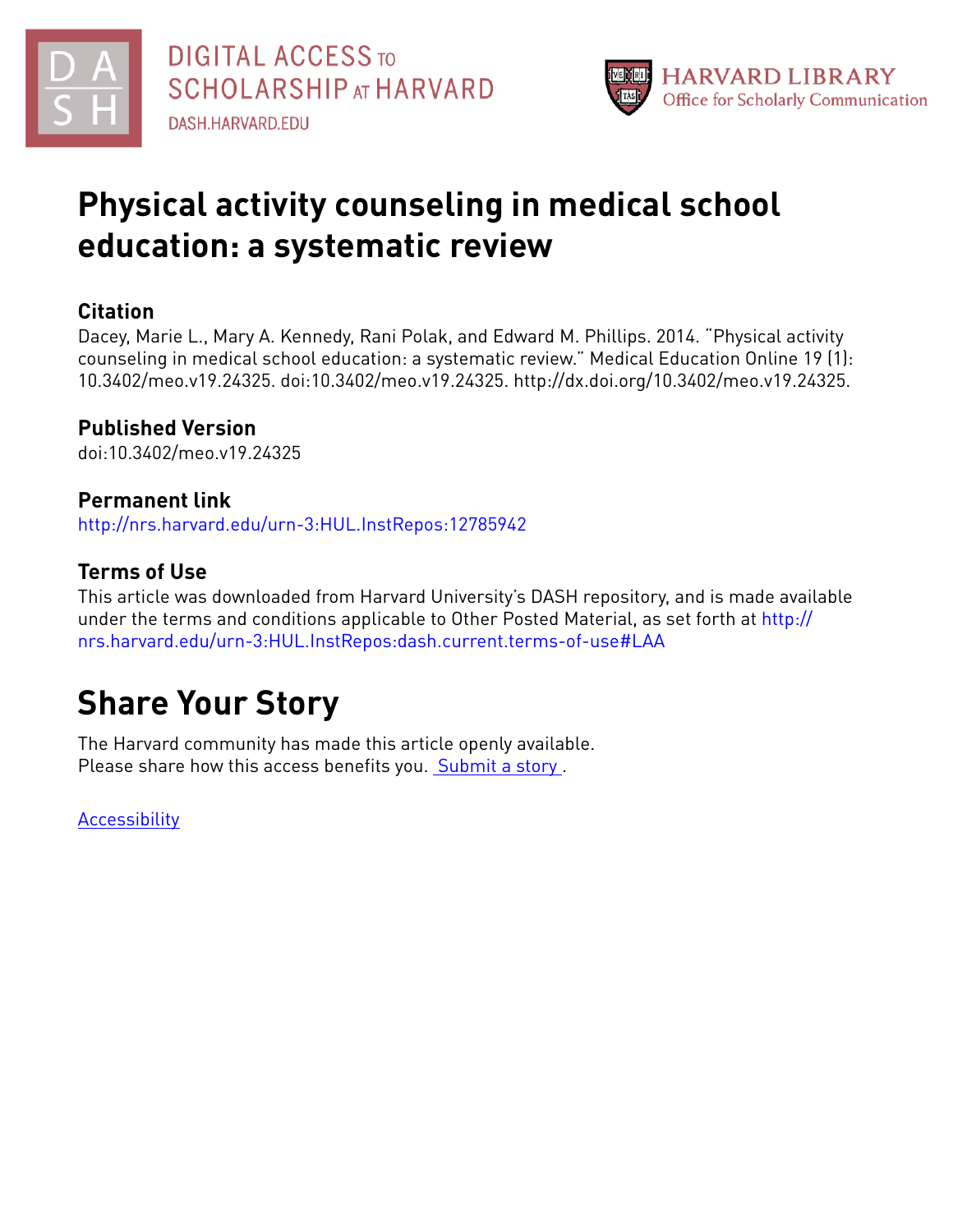

#### REVIEW ARTICLE

## Physical activity counseling in medical school education: a systematic review

### Marie L. Dacey<sup>1,2</sup>\*, Mary A. Kennedy<sup>2</sup>, Rani Polak<sup>2,3,4</sup> and Edward M. Phillips $^{2,5}$

<sup>1</sup>Department of Psychology, School of Arts & Sciences, MCPHS University, Boston, MA, USA;<br><sup>2</sup>Institute of Lifestyle Medicine, Joslin Diabetes Center, Boston, MA, USA; <sup>3</sup>Department of Family<br>Medicine, Maccabi Health Servi University, Jerusalem, Israel; <sup>5</sup>Physical Medicine and Rehabilitation, Harvard Medical School, Boston, MA, USA

Background: Despite a large evidence base to demonstrate the health benefits of regular physical activity (PA), few physicians incorporate PA counseling into office visits. Inadequate medical training has been cited as a cause for this. This review describes curricular components and assesses the effectiveness of programs that have reported outcomes of PA counseling education in medical schools.

Methods: The authors systematically searched MEDLINE, EMBASE, PsychINFO, and ERIC databases for articles published in English from 2000 through 2012 that met PICOS inclusion criteria of medical school programs with PA counseling skill development and evaluation of outcomes. An initial search yielded 1944 citations, and 11 studies representing 10 unique programs met criteria for this review. These studies were described and analyzed for study quality. Strength of evidence for six measured outcomes shared by multiple studies was also evaluated, that is, students' awareness of benefits of PA, change in students' attitudes toward PA, change in personal PA behaviors, improvements in PA counseling knowledge and skills, self-efficacy to conduct PA counseling, and change in attitude toward PA counseling.

Results: Considerable heterogeneity of teaching methods, duration, and placement within the curriculum was noted. Weak research designs limited an optimal evaluation of effectiveness, that is, few provided pre-/ post-intervention assessments, and/or included control comparisons, or met criteria for intervention transparency and control for risk of bias. The programs with the most evidence of improvement indicated positive changes in students' attitudes toward PA, their PA counseling knowledge and skills, and their selfefficacy to conduct PA counseling. These programs were most likely to follow previous recommendations to include experiential learning, theoretically based frameworks, and students' personal PA behaviors.

Conclusions: Current results provide some support for previous recommendations, and current initiatives are underway that build upon these. However, evidence of improvements in physician practices and patient outcomes is lacking. Recommendations include future directions for curriculum development and more rigorous research designs.

Keywords: medical school education; physical activity; exercise; counseling; systematic review

\*Correspondence to: Marie L. Dacey, Associate Professor of Psychology, School of Arts & Sciences, MCPHS University, 179 Longwood Ave, Boston, MA 02115, USA, Email: Marie.dacey@mcphs.edu

Received: 20 March 2014; Accepted: 11 June 2014; Published: 24 July 2014

**Physical activity (PA) is a cornerstone of health.**<br>There is a large evidence base to demonstrate a direct relationship between regular participation in<br>PA and a markedly reduced risk of several chronic There is a large evidence base to demonstrate a direct relationship between regular participation in PA and a markedly reduced risk of several chronic diseases, including heart disease, stroke, type 2 diabetes, and certain cancers (1). Furthermore, regular PA contributes to successful management of chronic diseases (2). Despite these known benefits, most people remain sedentary. In fact, the World Health Organization (WHO) has identified physical inactivity as the fourth leading risk factor for global mortality, causing an estimated 3.2 million deaths each year (3).

Physicians have been identified by multiple organizations as having an important role in potentially addressing the prevalence of inactivity and its impact on chronic disease. Healthy People 2020 has called for an 'increase in the proportion of physician office visits that include counseling or education related to PA' (4); the National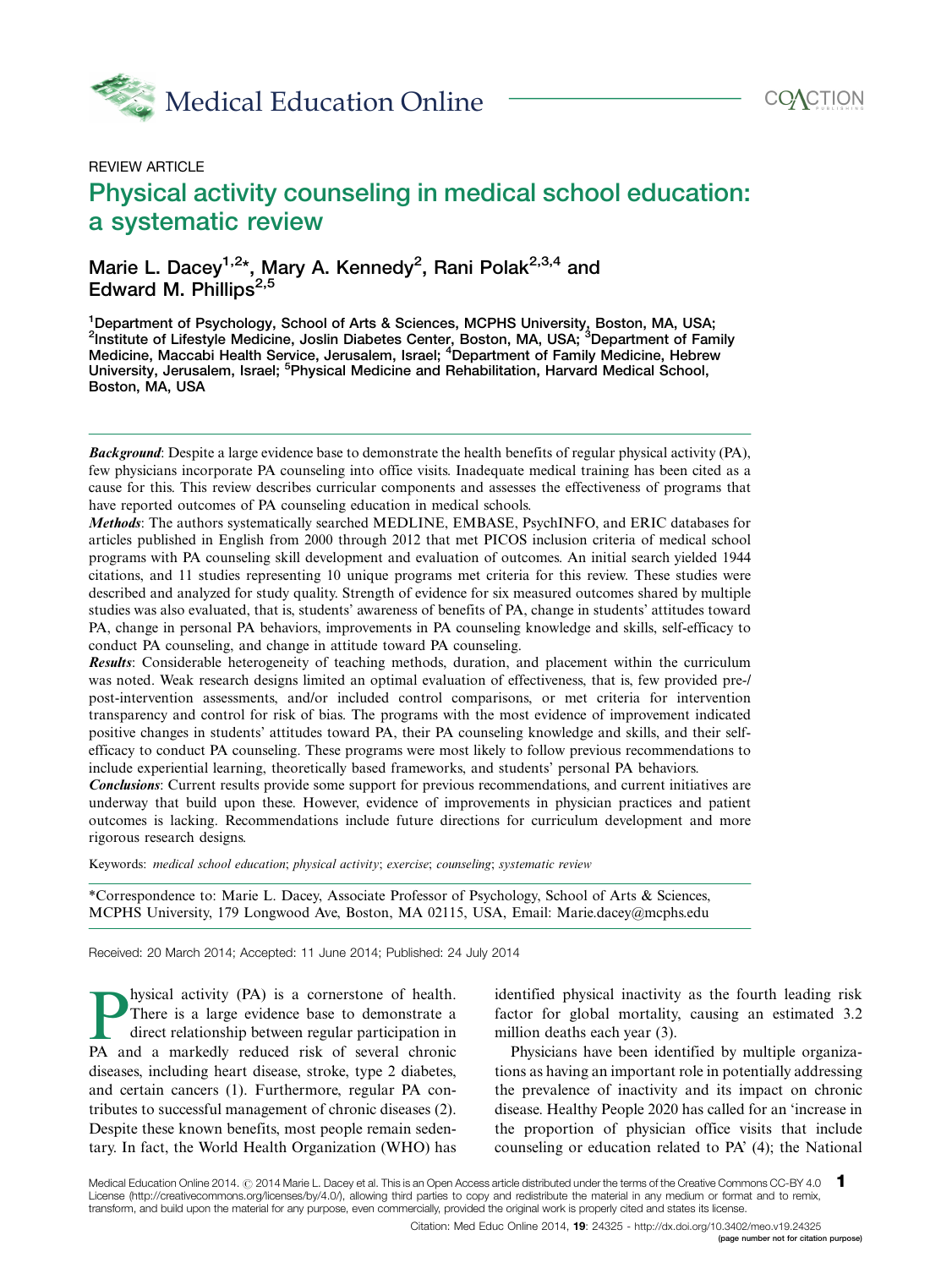PA Plan states that making 'PA a ''vital sign'' for health care providers to assess and discuss with patients/clients' is an immediate priority for the healthcare sector (5); and the American College of Sports Medicine (ACSM) has developed a global initiative, Exercise is Medicine, to encourage healthcare providers, [physicians] to 'assess and review every patient's PA program at every visit' (6). These recommendations are based on evidence that physicians, who are often viewed as credible and respected source of health-related information, can be powerful motivators to increase PA (7-10). Furthermore, those who are physically active themselves are more likely to counsel patients about exercise (11, 12) and as physicians see their patients regularly, averaging three visits per year, they are in a good position to provide continued preventive counseling and feedback (12).

Despite these findings and recommendations, PA counseling is still not uniformly included in office visits. Only 32% of patients in a 2010 survey indicated that they had received PA counseling at an office visit during the past year (13), and physicians note multiple barriers to conducting counseling, including insufficient knowledge and specific skills on how to effectively prescribe exercise (14). This lack of training is supported by several reports during the last decade of infrequent and inadequate medical education in PA counseling globally, both in developed (15) and developing (16) countries. A 2002 survey of US medical schools found that only 13% of 102 schools included PA and health in the curriculum, and only 6% had a core course or requirement related to exercise (17). Similarly, the US Institute of Medicine's 2004 statements on improving medical education noted that most medical schools did not effectively include PA in their curriculum (18). More recently, a 2012 review of 109 studies found that PA was the least addressed topic in health behavior counseling curricula for medical trainees in comparison to smoking, nutrition, alcohol, and drug use (19).

With the recognition that the prevalence of medical education in PA counseling was less than optimal, we sought to understand the character and quality of those programs that do include this in the curriculum. In Fall, 2012, one author (RP) conducted a preliminary search for relevant studies and literature reviews within medical and social science databases, including the online Cochrane Library database, using general key terms (e.g., PA, medical students). He also manually reviewed reference lists from previously published articles. The result of this preliminary search was that he found current systematic reviews of obesity education in medical schools (20, 21) and behavior change counseling programs for medical trainees at various levels (19). However, there were no published studies or systematic reviews specific to PA counseling educational programs for medical students. This preliminary literature search also reflected the dearth of rigorous experimental studies in medical education in

general, which is often characterized by infrequent utilization of theory-driven, conceptual frameworks (22) and an overwhelming number of non-randomized study designs (22, 23).

Previous research, however, has also suggested certain curricular features that could increase the likelihood of improving PA counseling skills and eventually patient outcomes. For example, medical training that provides opportunities for students to develop and maintain regular PA behavior is likely to increase frequency of PA counseling in practice, as it has been found that, similar to practicing physicians, those students who are personally active are more likely to counsel (24). Second, the most effective general health behavior counseling curricula have included a combination of didactics and clinical practice experiences within either simulated or real clinical settings (19, 21). In addition, conceptual frameworks and counseling models that illuminate the complexity of behavior change have been incorporated into the most apparently successful programs (19-21). Theoretical models with the most support include the transtheoretical model (TTM), social learning theory, self-determination theory, and motivational interviewing (19, 20, 25, 26).

We decided to examine more closely how medical school programs have incorporated these three components (students' personal PA behavior patterns, didactics with experiential practice experiences, and theory-based pedagogy) into PA counseling curricula. We also decided to assess the strength of study designs and the evidence for specific measured outcomes in reported experimental studies that aimed to increase PA counseling competencies.

### **Methods**

#### Search strategy

In line with the Center for Reviews and Dissemination recommendations for undertaking reviews in healthcare (27) and similar guidelines specific to medical education (28, 29), we determined our inclusion criteria utilizing the PICOS (Population, Interventions, Comparators, Outcomes, Study design) format (Table 1). We limited our search to medical school programs, as a goal of this review is to inform curriculum development at this level of training. As our preliminary search suggested that there are recent innovations throughout the world, we conducted an international review, although we did limit it to studies published in English. Our PICOS criteria initially included studies with any measurable outcomes; however, as discussed below, we refined this later in our search to include only those studies with measurable outcomes that link directly to future PA counseling skills. Finally, as this is a rapidly evolving field of interest, we limited our search to those studies published since 2000.

PICOS inclusion informed the selected search terms (Fig. 1). We defined these together with professional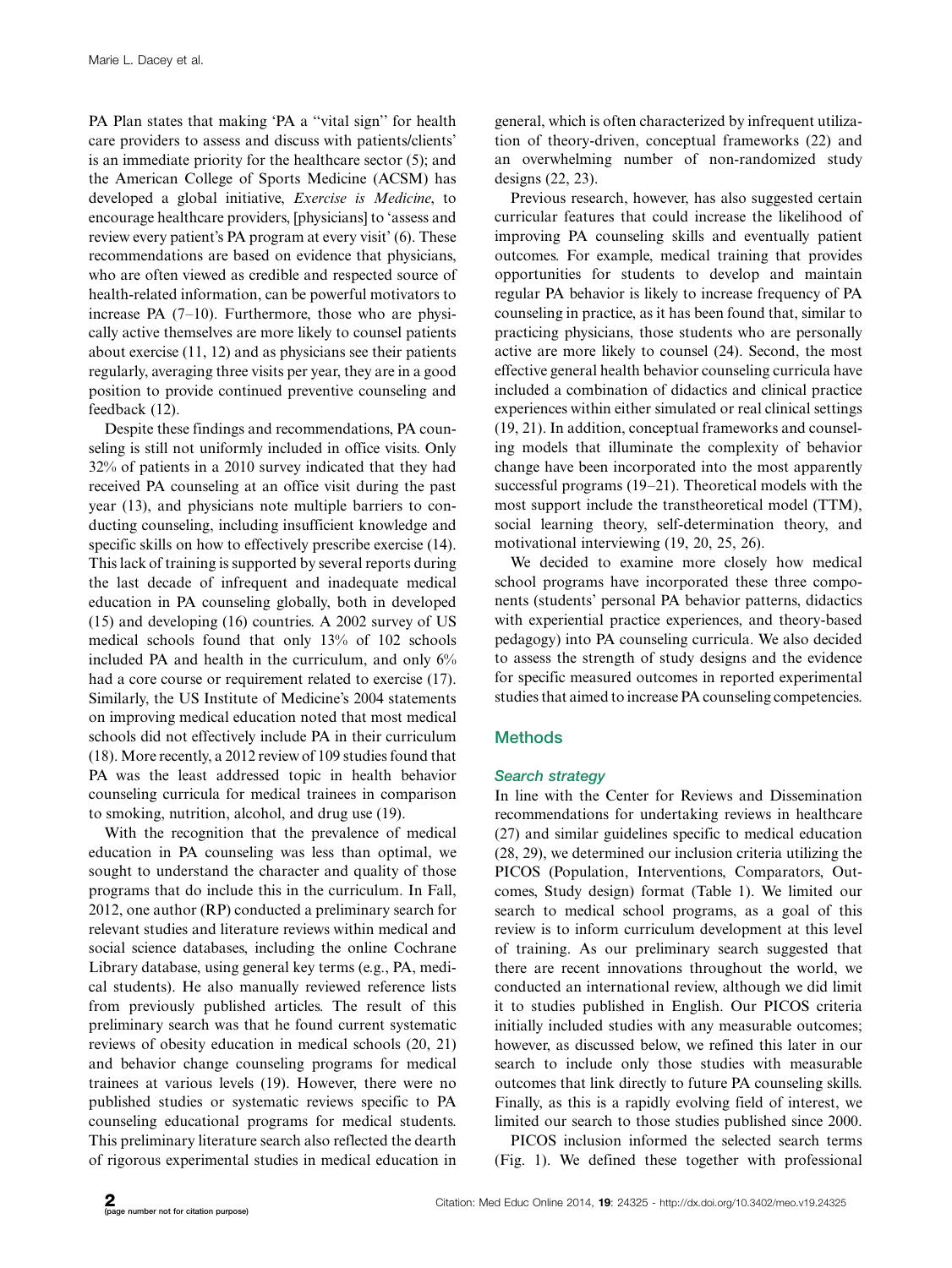| Category                            | Inclusion criteria                                                                                                                                                                                                                                                                                                                                                                                                                                                                                                                                                                                                                                                                                         | Exclusion criteria                                                                                                                                                 |
|-------------------------------------|------------------------------------------------------------------------------------------------------------------------------------------------------------------------------------------------------------------------------------------------------------------------------------------------------------------------------------------------------------------------------------------------------------------------------------------------------------------------------------------------------------------------------------------------------------------------------------------------------------------------------------------------------------------------------------------------------------|--------------------------------------------------------------------------------------------------------------------------------------------------------------------|
| Population                          | Medical school students of any year from any medical<br>school in the world                                                                                                                                                                                                                                                                                                                                                                                                                                                                                                                                                                                                                                | Medical trainees post medical school<br>Qualified healthcare professionals<br>Students of other healthcare professions (e.g., dieticians,<br>nurses)               |
| Interventions                       | Educational interventions that have components that<br>address physical activity counseling, including (but not<br>restricted to):<br>• exercise prescription knowledge<br>providers' personal exercise/behaviors<br>• counseling/coaching strategies for PA<br>Could be in any academic-sponsored program that is<br>delivered in any academic, clinical or community setting<br>Use any kind of educational methodology including<br>(but not restricted to):<br>theoretical lessens<br>role plays<br>workshops<br>Personal experience<br>Instructed by any teacher including, but not restricted to:<br>physician<br>٠<br>physiotherapist<br>physiology<br>psychology<br>social worker<br>fitness guide | Educational interventions that do not have a component<br>that addresses physical activity counseling (e.g.,<br>understanding muscle movement, cardiac physiology) |
| Comparators<br>Outcome              | Studies with or without control/comparison groups<br>Studies with at least one outcome measure that<br>addresses future physical activity counseling.                                                                                                                                                                                                                                                                                                                                                                                                                                                                                                                                                      | Not applicable<br>Studies without any reported outcome data<br>Studies with outcomes that do not link to future physical<br>activity counseling                    |
| Study design (and<br>study feature) | Any design (except studies without outcome measures)<br>English language only<br>Published 2000-2012                                                                                                                                                                                                                                                                                                                                                                                                                                                                                                                                                                                                       | Insufficient detail to determine any study content                                                                                                                 |

Table 1. Inclusion and exclusion criteria for systematic review of the literature

library staff. Terms are based on the target population (medical students), interventions (educational sessions addressing future PA counseling), and outcomes (program evaluations). We did not include terms related to comparators and study design because our preliminary search indicated that relevant studies would likely be excluded from the review if interventions lacked control or comparison groups. We combined search term sets (using AND) and exploded all search terms using the truncation (\*). We also set language (English) and time frame limitations (publication date after January 1, 2000).

Between November 2012 and February 2013, the first three authors (MD, RP, MK) systematically searched the MEDLINE, EMBASE, PsycINFO, and ERIC electronic databases for relevant studies using our search terms, and then eliminated duplicates. We imported the results of all searches to RefWorks<sup>©</sup> and maintained relevant bibliographic databases using this software throughout the review process. Our initial findings  $(N=1,940)$  comprised results from these database searches as well as additional studies from reference lists of relevant articles (Fig. 2). The first three authors each independently screened the titles and abstracts of these articles, and excluded any that did not obviously meet our PICOS criteria. Studies with titles/ abstracts that presented ambiguous information or did not indicate key details (e.g., identity of the study population) remained included so that relevant studies would not be missed. We also identified studies from reference lists  $(N=4)$ . We compared our independent results and discussed inconsistencies to reach consensus of inclusion  $(N=63)$ . During our final step, MD, RP, MK independently read these full reports to determine those that met PICOS inclusion  $(N=11)$ . During this process, we also narrowed the outcomes criteria from PICOS to include only programs with evaluations that inform future PA counseling behaviors in order to adhere to our original objectives.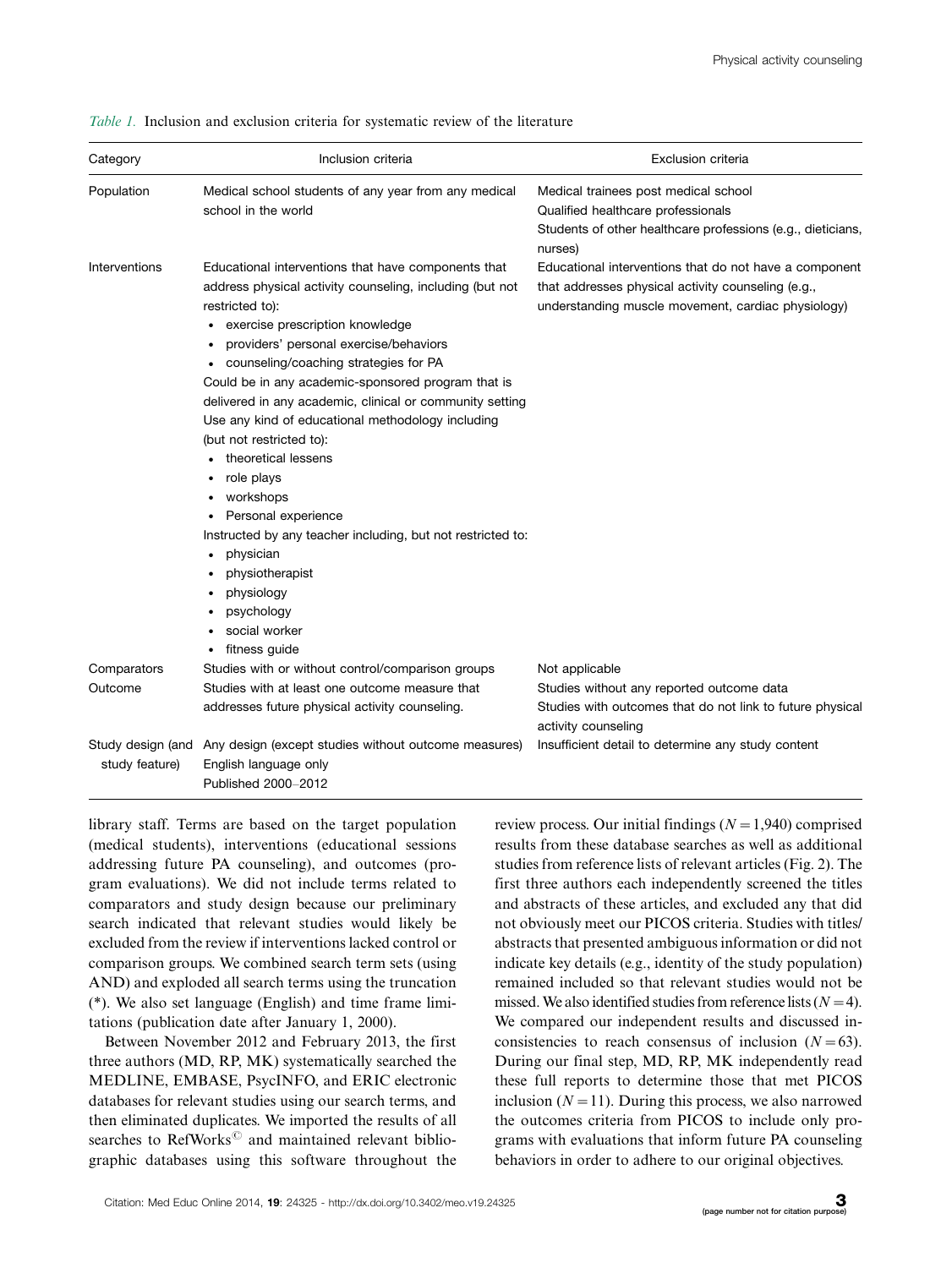1. Medic\* school\* 2. Medic\* Student\* 3. Education 4. Curricul\* 5. Program\* 6. Exercise\* 7. Physical activit\* 8. Lifestyle 9. Health promotion 10. Evaluation 11. Trial 12. Effectiv\* 13. Questionnair\* 14. 1 or 2 15. 3 or 4 or 5 16. 6 or 7 or 8 or 9 17. 10 or 11 or 12 or 13 18. 14 and 15 and 16 and 17 19. limit 19 to (English language and yr="2000-Current") \* Truncation; current = November 2012

Fig. 1. Search terms.

#### Data extraction and synthesis

We conducted data extraction on each of the 11 identified studies, utilizing a tool developed by two researchers (MD, MK) that followed recommended guidelines (27). Two researchers (MD, RP) independently coded descriptive and methodological features of each study, which included study site, design, aim, participants, instructor professions, intervention components including setting and length, theoretical framework, measurement tools, and outcomes. They also conducted data extraction of PA components, including if and how each study addressed students' personal PA behaviors and/or PA counseling. A third researcher (MK) independently reviewed coding and data extraction decisions. All three researchers collaboratively discussed and resolved decision inconsistencies.

#### Program effectiveness: strength of study designs and measured outcomes

In order to assess the overall effectiveness of the reviewed educational interventions, we first evaluated each study's design (Table 2), and then we assessed the strength of evidence for a number of measured outcomes shared by multiple studies (Table 3, Fig. 3). In regard to individual study design, we applied an approach utilized previously (20), and three researchers (MD, MK, RP) independently evaluated and reached consensus on intervention transparency and control for risk of bias in each study. Intervention transparency refers to whether the educational program and evaluation procedures were described sufficiently for replication. Control for risk of bias refers to whether a study included baseline measurements and/ or a control or comparison group.

To determine the collective strength of evidence, we adapted a numerical scale used previously to evaluate educational outcomes common to several studies (30). This scale incorporates guidelines to rate the strength of scientific evidence (31) and recommendations on how to apply these to educational interventions (23). Using this approach, we first determined the primary measured outcomes related to PA and PA counseling skills investigated by the studies under review. Then, taking all studies into consideration, we objectively graded the quality, quantity, and consistency of evidence for each measured outcome. Our grading protocol was developed and piloted by two researchers (MD, MK), and then independently completed by three researchers (MD, MK, RP). Consensus was reached after resolving one discrepancy in scoring.

For grading the quality of evidence for each primary measured outcome, two factors were evaluated: utilization of control or comparison groups and the presence of objective assessments (30). Objective assessments are those that were quantifiable. We determined that objective assessments could include self-report Likert scales or other quantifiable survey data for measuring personal reports of cognitive change, such as self-efficacy, awareness, and attitudes. However, more observable outcomes, such as knowledge, skills, and behaviors, required other tools (e.g., skill tests, observer checklists, adherence to guidelines) to be considered objective assessments. Results from focus groups were considered as qualitative and not objective. Also, self-reports of general improvements in knowledge, skills, or behaviors were deemed non-objective assessments.

As stated above, we applied an evidence grading system utilized previously (30). For quality of evidence to be graded A, there must be at least one study utilizing a randomized controlled trial AND at least 75% of the studies that assessed the outcome of interest used objective assessment methods. To meet the criteria for grade B, there must be at least one study that measured the outcome utilizing a control or comparison group (not necessarily randomized) AND at least 50% of the studies used objective assessments. For grade C, there is at least one study with a control or comparison group OR at least 50% of the studies used objective assessments. Quality grade of D was assigned when neither criteria for grade C was met.

Grading for quantity of studies for each primary measured outcome was determined by the number of studies investigating each outcome. Grade A was conferred when at least four studies measured the outcome; grade B was assigned if there were three studies; grade C was applied if there were two studies.

Grading for consistency of results for each primary measured outcome was determined by the percent of studies that reported findings consistently in the same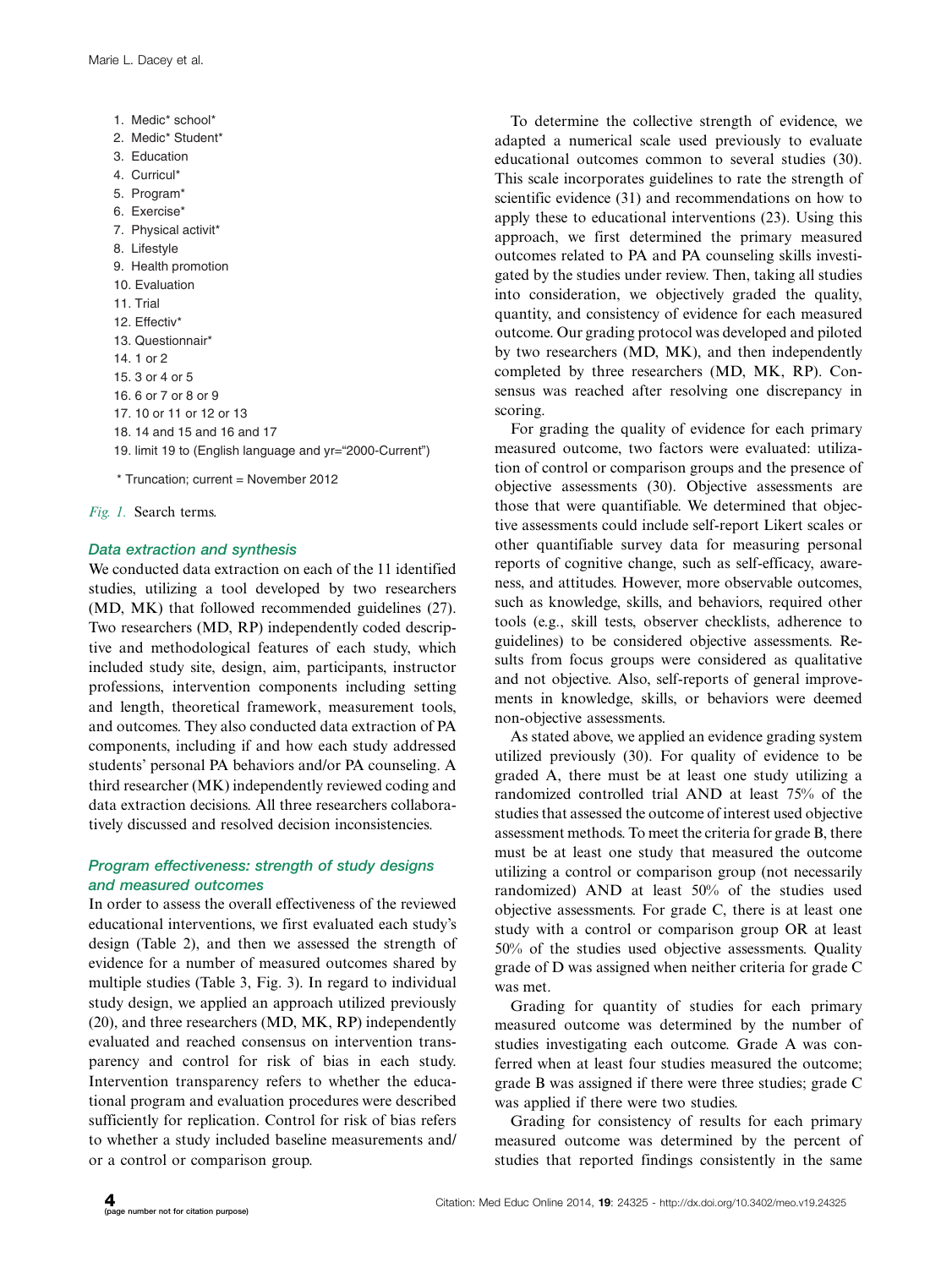

Fig. 2. Study selection process for systematic review of physical activity counseling education in medical school.

direction (beneficial, no change, or harmful). Grade A indicated that at least 75% of studies show an effect in the same direction; grade B was assigned if there were 51-74%; grade C indicated 25-50%.

The overall evidence rating for each measured outcome is the lowest grade for any of the three criteria factors of quality, quantity, and consistency (Table 3).

#### **Results**

Eleven study reports represent 10 educational programs, as one program conducted two studies to investigate separate outcomes (32, 33). Frank, Smith, and Fitzmaurice (33) discuss the curriculum overview and qualitative findings, while Frank, Elon, and Hertzberg (32) provide quantitative results for the same program. Characteristics of each of these 10 programs are provided in Table 4.

#### Curriculum structure and timing

Seven programs (70%) are from US medical schools. The remaining three (30%) are reports from United Arab Emirates (34), Bahrain (37), and Thailand (41). All projects are based at a single institution. Three programs (30%) were added to the existing curriculum as separate courses or programs  $(36, 37, 39)$ , while seven  $(70\%)$  were incorporated into already established courses and/or internships (32-35, 41, 38, 40, 42).

The programs vary in placement and length within the medical school curriculum. Four programs (40%) occur during the first 2 years (34-36, 38); five (50%) are during the last 2 years of medical school (37, 39, 41, 40, 42); and one program (10%) is integrated into all 4 years of medical school (32, 33). There is also considerable heterogeneity in the length of the programs, which ranges from 2 hours (39) to 4 years (32, 33).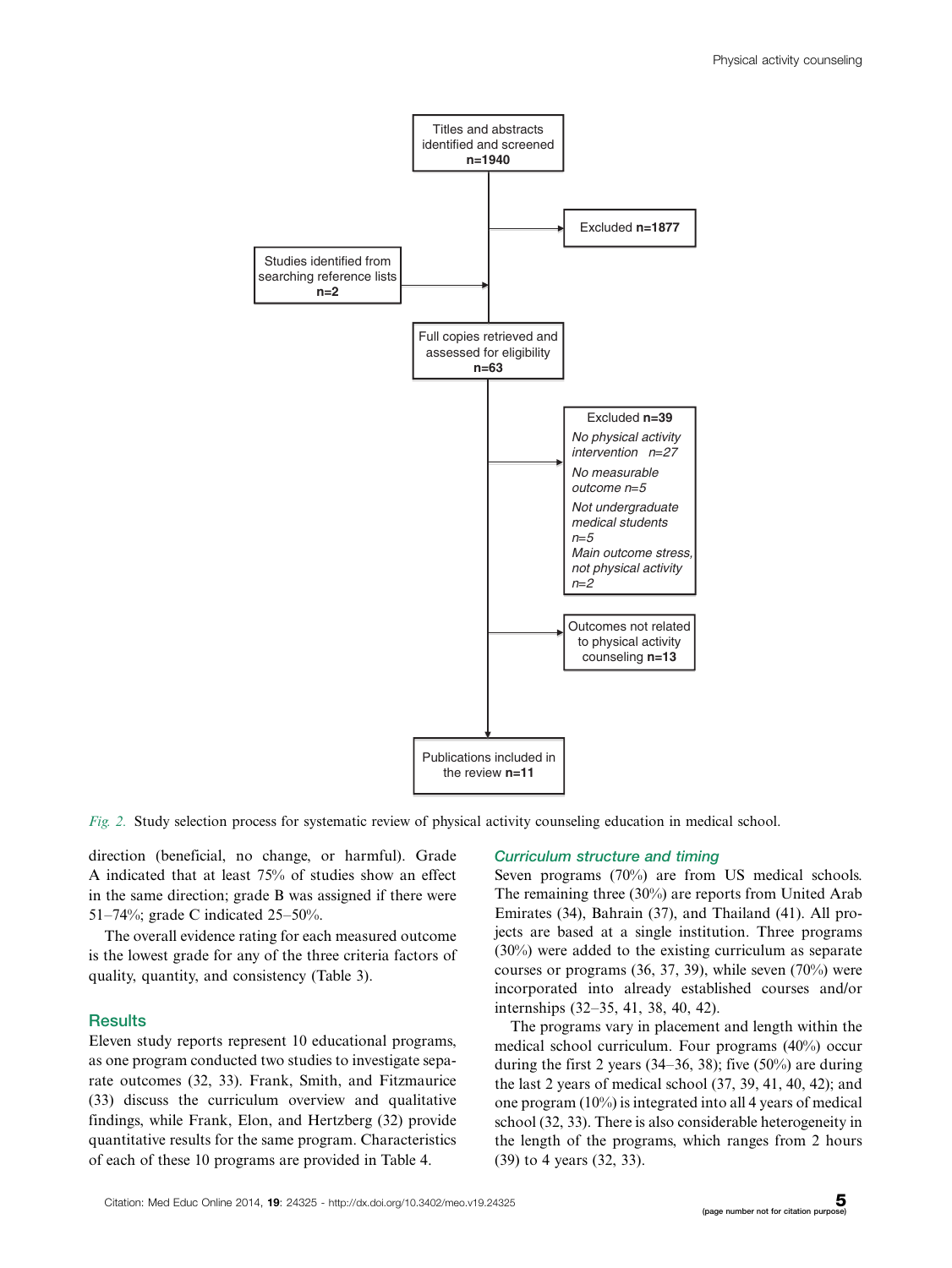| Table 2. Study design and quality of 10 programs included in systematic review |  |  |  |  |  |  |  |  |  |  |  |  |  |
|--------------------------------------------------------------------------------|--|--|--|--|--|--|--|--|--|--|--|--|--|
|--------------------------------------------------------------------------------|--|--|--|--|--|--|--|--|--|--|--|--|--|

|                         |                                                                   |         | Intervention transparency<br>(description sufficient for<br>replication) |                             | Control for risk of bias |
|-------------------------|-------------------------------------------------------------------|---------|--------------------------------------------------------------------------|-----------------------------|--------------------------|
| Source                  | Study design                                                      | Program | Evaluation                                                               | <b>Baseline</b><br>measures | Comparison<br>group      |
| Barss et al. (34)       | Post only survey                                                  |         |                                                                          |                             |                          |
| Bass et al. (35)        | Before-and-after test                                             |         |                                                                          |                             |                          |
| Conroy et al. (36)      | Before-and-after survey                                           |         |                                                                          |                             |                          |
| Frank et al. (33)       | Retrospective qualitative (focus groups)                          |         |                                                                          |                             |                          |
| Frank et al. (32)       | Interrupted time series survey (baseline, mid, end of<br>program) |         |                                                                          |                             |                          |
| Grant et al. (37)       | Post only semi-structured family interviews                       |         |                                                                          |                             |                          |
| Kushner et al. (38)     | Post only questionnaire                                           |         |                                                                          |                             |                          |
| Mohler et al. (39)      | Post only survey                                                  |         |                                                                          |                             |                          |
| Moser et al. (40)       | Post only survey                                                  |         |                                                                          |                             |                          |
| Pandejpong et al. (41)  | Post only medical chart comparisons and surveys                   |         |                                                                          |                             |                          |
| Wagenschutz et al. (42) | Post only survey including retrospective data                     |         | $\checkmark$                                                             |                             |                          |

#### Curriculum design

#### Theoretical frameworks

Only five programs (32, 33, 35, 38, 40, 42) (50%) report that theories and counseling models, based in behavioral science research, inform curricula design. The most comprehensive report of application of health models is by Moser (40). In this interdepartmental 60-hour course during the third year, students learn constructs from the TTM, Health Belief Model, and Social Cognitive Theory, and they apply these with well-grounded strategies such as motivational interviewing and determination of stage-ofreadiness for change. Wagenschutz (42), which includes background reading and two simulated practice sessions, also incorporates motivational interviewing, and the 5 A's (ask, advise, assess, assist, and arrange). The other three programs describe utilizing just one framework (35) in a short two and a half hour health promotion unit, and provide students with a description of TTM and an interview template for a simulated role-play activity, which includes determining stage-of-readiness. Frank's program (32, 33) notes the importance and inclusion of modeling, based on Social Learning theory, and Kushner (38) states that their behavior change plan project is grounded in behavioral theories that promote techniques such as goal setting, self-monitoring, and reinforcement.

#### Physical activity content and personal PA behavior

All educational programs (100%) include didactics and/or experiences with PA as a health behavior. PA is always incorporated into curriculum that includes other components such as population health (34), nutrition (35, 36, 42), health behavior change and counseling (38, 40), healthy aging (39), and/or disease prevention and management (32, 33, 37, 41). Five programs (50%) (32, 33, 37, 38, 41, 40) do not provide enough information in describing their curriculum to estimate the proportion of time dedicated specifically to PA. Among the other five programs, the proportion of time dedicated to PA appears to range from less than 10% (34, 36) to approximately 50% (39, 35, 42).

|  | <i>Table 3.</i> Evidence of effectiveness for six measured outcomes in systematic review |  |  |  |  |
|--|------------------------------------------------------------------------------------------|--|--|--|--|
|  |                                                                                          |  |  |  |  |

| Measured outcomes                                | Overall evidence rating | Quality | Quantity | Consistency |  |
|--------------------------------------------------|-------------------------|---------|----------|-------------|--|
|                                                  |                         |         |          |             |  |
| <b>PA</b>                                        |                         |         |          |             |  |
| Awareness of benefits of PA                      | С                       |         | С        | A           |  |
| Change in attitude toward PA                     | в                       | в       | Α        | A           |  |
| Change in personal PA behaviors                  | С                       | C       | А        | А           |  |
| PA counseling                                    |                         |         |          |             |  |
| Improvements in PA counseling knowledge & skills | в                       | в       | A        | А           |  |
| Self-efficacy to do PA counseling                | в                       | в       | Α        | A           |  |
| Change in attitudes toward PA counseling         | С                       |         | в        | в           |  |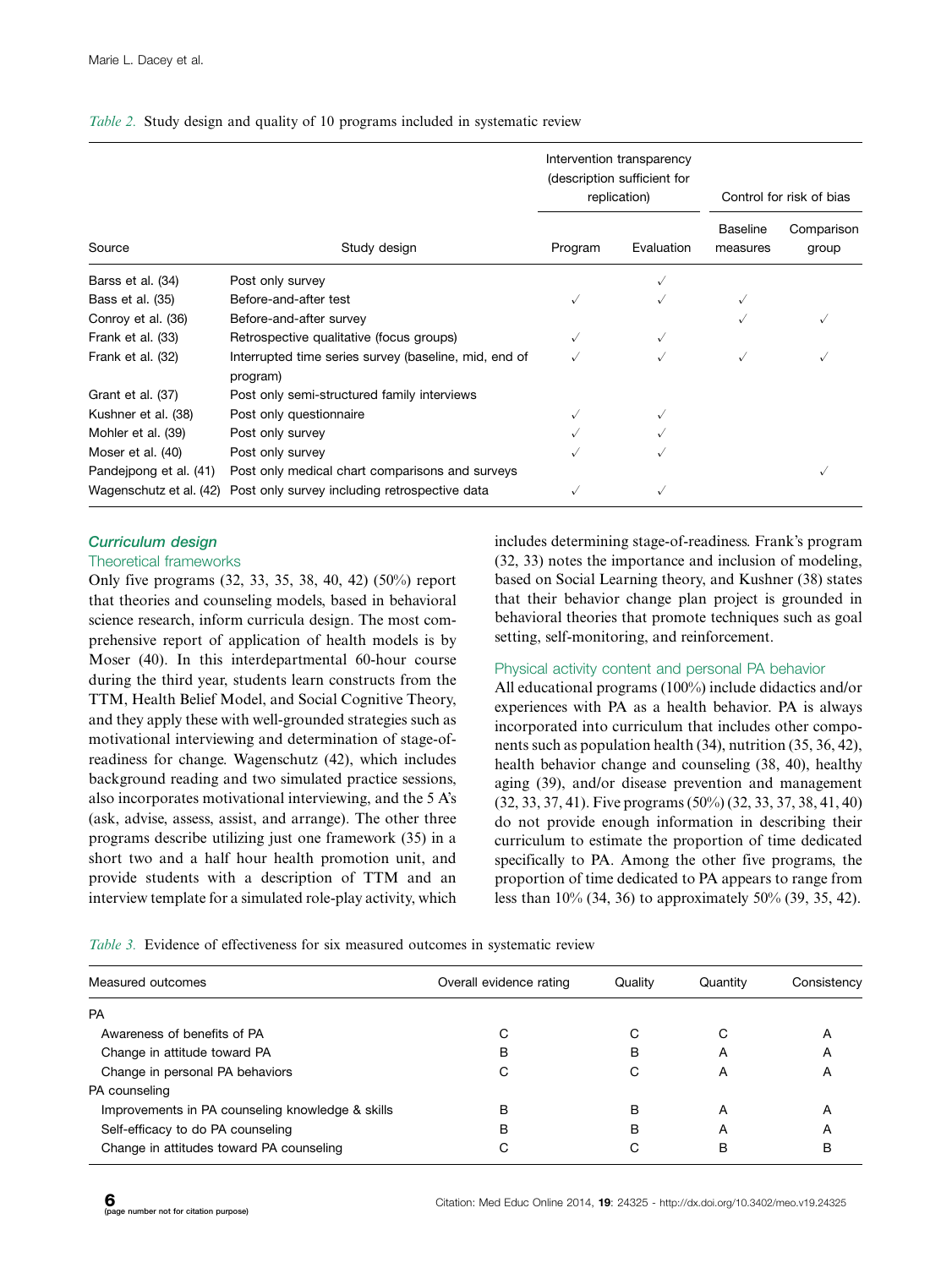

Fig. 3. Number of programs using objective vs. non-objective measures reported by outcome.

Five programs (50%) (32-34, 36, 38, 40) include opportunities for students to chronicle their own PA during the course, but it is not required in all these programs. Three programs (30%) (32, 33, 38, 40) require students to develop and implement health behavior change plans, but only Frank (32, 33) require PA as the health behavior. In others, they have the choice of self-selecting PA as an option among several health behaviors (38, 40). The length of time that students address their personal PA behaviors is highly varied, ranging from 1 week (34) to over 1 year (32, 33); the sole longitudinal project also includes extracurricular exercise-related events, for example, yoga and walk/ runs.

#### PA counseling skills and experiential learning

All programs (100%) include both didactics and experiential approaches; nine of these (90%) include opportunities for PA counseling practice. The other program (38) addresses behavior change principles and personal health behaviors but not counseling skills per se. Counseling practice in these nine programs varies in setting and type. Five programs (50%) (34-37, 39-41) include practice with patients/clients, which takes place in either community homes (34, 37), medical (40, 41), or classroom (39) settings. Five programs (50%) give students counseling experience without patient/client contact, but rather these employ role-playing (32, 33, 35, 40, 42), or problem-based tutorials with simulated cases (36). Three programs (30%)

(35, 40, 42) specifically note the importance of patientcentered counseling skills.

#### Strength of study designs

All study designs (Table 2) are quasi-experimental in that participants are not randomized to intervention or control groups; this approach is common in educational research (23). In terms of intervention transparency, six programs (60%) provide description of both the curriculum and evaluation procedures, which would allow replication (32, 33, 35, 39-42). Control for risk of bias is limited. Only three studies (30%) provide baseline measures with pre/ post differences (32, 35, 36), while the remainder (70%) employ a post-intervention only evaluation. Three studies provide both qualitative and quantitative results (32, 33, 37, 38). Only the educational intervention designed and implemented by Frank (32, 33) meets all criteria related to intervention transparency and control for risk of bias. Also, the longitudinal nature of this program, multiple assessment points, and the combination of quantitative and qualitative outcomes all further contribute to its relative strength.

Three studies (30%) utilize naturally occurring cohort controls, that is, other medical student groups, as comparison samples (32, 36, 41), and these study designs all present some barriers to optimal intervention-control comparisons. Two of these three programs include baseline measurements (32, 36). Conroy (36) collected data from medical students in the same year (second) as the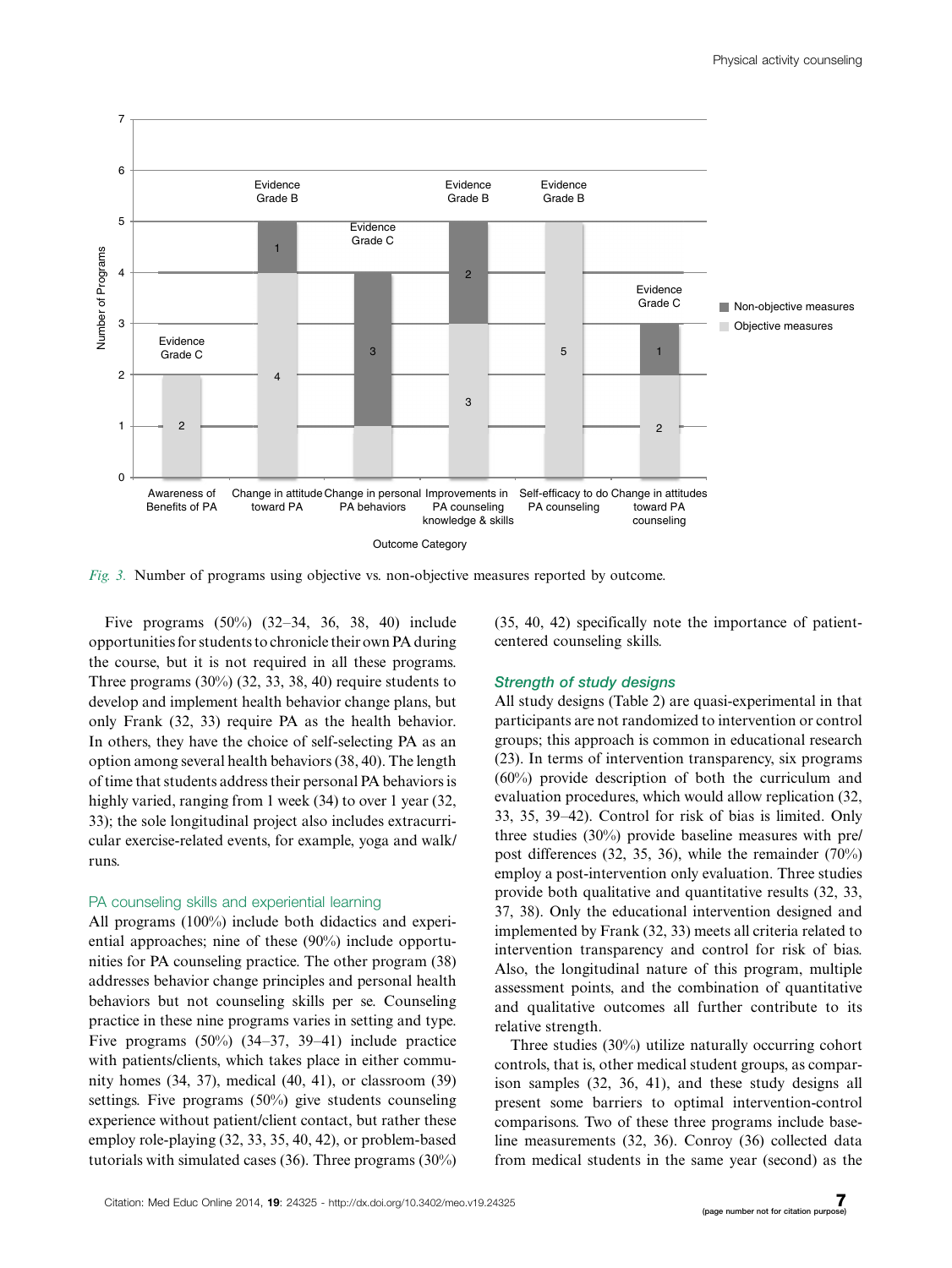| Source                | Program<br>duration      | Educational intervention                                                                                                                                                                                                                                                                                                                                                                           | No. of<br>respondents/<br>eligible study<br>participants | Measured outcomes and evaluation tools<br>related to PA counseling                                                                                                                                                                                    | Results                                                                                                                                                                                                                                                                                                                                                                                                                                                                                                    |
|-----------------------|--------------------------|----------------------------------------------------------------------------------------------------------------------------------------------------------------------------------------------------------------------------------------------------------------------------------------------------------------------------------------------------------------------------------------------------|----------------------------------------------------------|-------------------------------------------------------------------------------------------------------------------------------------------------------------------------------------------------------------------------------------------------------|------------------------------------------------------------------------------------------------------------------------------------------------------------------------------------------------------------------------------------------------------------------------------------------------------------------------------------------------------------------------------------------------------------------------------------------------------------------------------------------------------------|
| Barss et al.<br>(34)  | 6 months                 | Lifestyle curriculum addresses main<br>national determinants of health, disease,<br>and injury through five lectures, and home-<br>based observational interviews with<br>families re: family's safety, smoking, food<br>hygiene, and health behaviors. Students<br>also prepare and deliver oral presentations<br>on a self-selected lifestyle topic.<br>• Assess personal lifestyle using 1 week | 43/50                                                    | • Survey assessment of self-reported<br>changes in awareness of benefit of<br>exercise and improvement of counseling<br>skills<br>• Survey assessment of self-reported<br>changes in personal PA behaviors<br>• Survey assessment of curriculum value | • Improved awareness of benefit of exercise:<br>96% strongly agree/agree; Improved PA<br>counseling skills: 100% strongly agree/agree<br>• Increased personal PA behavior: 46%<br>started to exercise regularly; 63% started<br>using stairs more frequently<br>• Curriculum-improved skills and stimulated<br>interest in Community Medicine: 84%<br>strongly agree/agree                                                                                                                                 |
| Bass et al.<br>(35)   | 2.5 hours                | activity and nutritional log.<br>• Nutrition and health promotion unit<br>includes 2 hour interactive lecture with<br>videos and case scenarios on PA and<br>nutrition counseling and two 15 min<br>simulated patient encounters to practice                                                                                                                                                       | 57/115                                                   | • Assessment of changes in knowledge,<br>self-reported confidence for PA<br>counseling, and attitude toward utility<br>and necessity of PA counseling                                                                                                 | Significant improvements on case-based<br>knowledge test, and 10-point Likert<br>confidence scale ( $p < 0.001$ )<br>• No significant change in attitude re: utility<br>and necessity of PA counseling                                                                                                                                                                                                                                                                                                     |
| Conroy et al.<br>(36) | 14<br>weeks/<br>28 hours | PA and nutrition counseling skills.<br>Preventive medicine and nutrition course<br>consists of weekly 45 min lectures and 90<br>min small group problem-based tutorials<br>with simulated cases to teach counseling<br>skills. One week specific to exercise.                                                                                                                                      | 110/137                                                  | • Survey assessment of changes in<br>self-reported personal PA behaviors and<br>self-efficacy for PA counseling                                                                                                                                       | 18% reported course had changed exercise<br>habits<br>Significant improvement in self-efficacy for<br>PA counseling on 4-point Likert scale<br>(p < 0.001)                                                                                                                                                                                                                                                                                                                                                 |
| Frank et al.<br>(33)  | 4 years                  | Assess personal PA and nutrition<br>'Healthy-doc Healthy-patient' project<br>addresses disease prevention through<br>multiple lectures and activities<br>incorporated into existing curriculum,<br>including personal health practices and<br>standardized patient counseling.<br>Optional extracurricular programs and<br>activities support personal health<br>practices.                        | 15/75<br>(Qualitative)                                   | • Focus groups' input on changes in habits<br>and attitudes related to personal health<br>behaviors<br>• Focus groups' input on program's impact<br>on clinical prevention practice<br>• Focus groups' input on curriculum<br>quality/effectiveness   | Overall positive feedback on program's<br>influence on personal health habits and<br>attitudes, despite limited recall of lecture<br>about exercise 2 years later and negative<br>feedback on program intensity.<br>No pattern on opinions regarding utility of<br>program in developing clinical practice skills<br>• Least favorable perceptions and recall of<br>lectures; more positive regard for and recall<br>of non-lecture components integrated into<br>existing curriculum; most positive about |

Table 4. Program characteristics of 10 medical school educational interventions that address physical activity counseling skills included in a review of the literature

extracurricular, student-initiated optional

activities.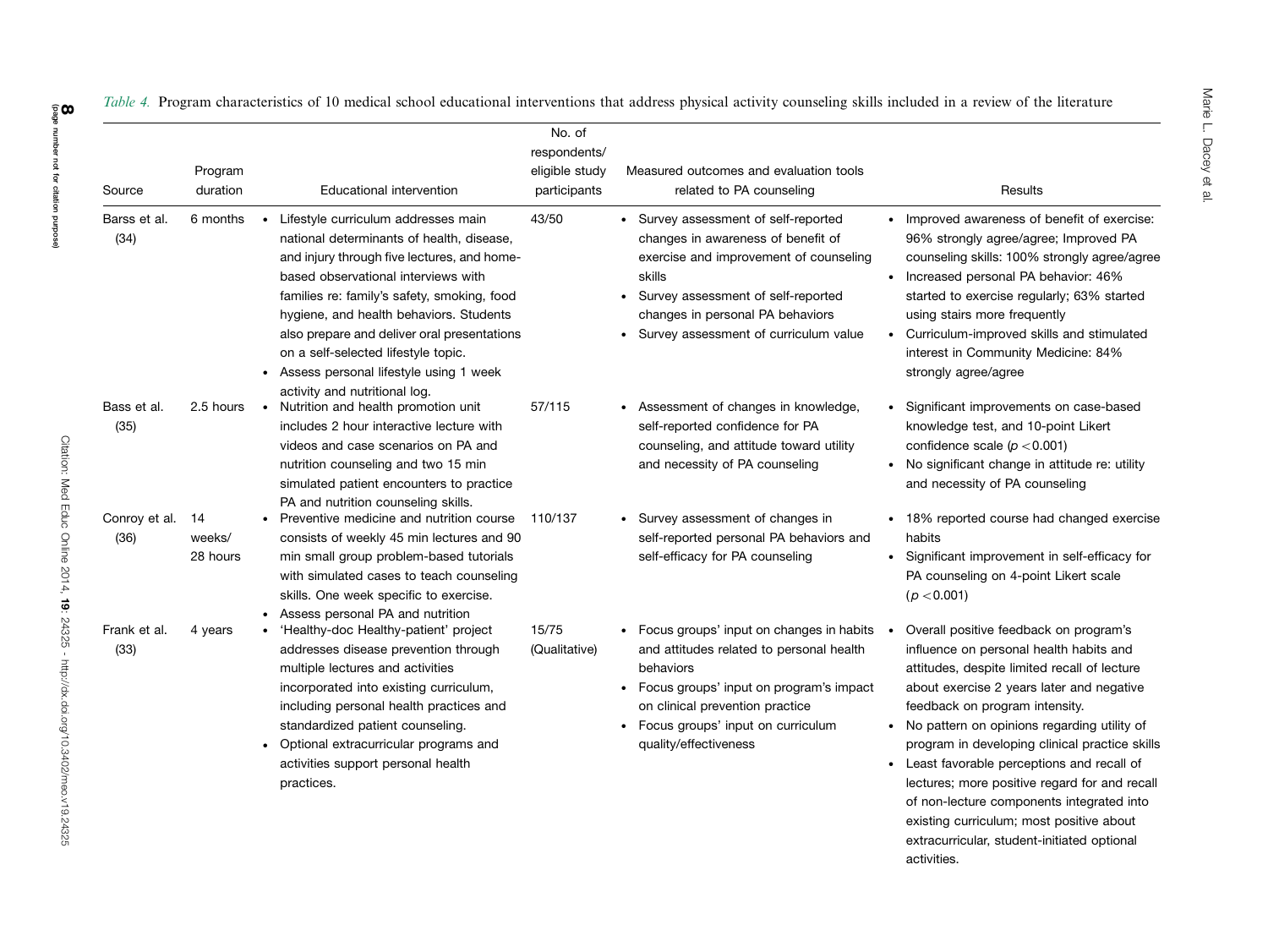|  | Table 4 (Continued) |
|--|---------------------|
|--|---------------------|

| Source                          | Program<br>duration | Educational intervention                                                                                                                                                                                                                                                                                                                                              | No. of<br>respondents/<br>eligible study<br>participants | Measured outcomes and evaluation tools<br>related to PA counseling                                                                                                                                                           | Results                                                                                                                                                                                                                                                                                                                                                                             |
|---------------------------------|---------------------|-----------------------------------------------------------------------------------------------------------------------------------------------------------------------------------------------------------------------------------------------------------------------------------------------------------------------------------------------------------------------|----------------------------------------------------------|------------------------------------------------------------------------------------------------------------------------------------------------------------------------------------------------------------------------------|-------------------------------------------------------------------------------------------------------------------------------------------------------------------------------------------------------------------------------------------------------------------------------------------------------------------------------------------------------------------------------------|
| Frank<br>et al. (32)            |                     | Same program as Frank et al. (33)                                                                                                                                                                                                                                                                                                                                     | 106/114<br>(Quantitative)                                | • Pre-, mid-, post survey assessment of<br>changes in self-reported compliance to<br>CDC PA recommendations<br>Post only faculty rating of standardized<br>patient counseling, i.e., none, minimal,<br>more extensive        | • Non-significant decrease in compliance to<br>CDC PA recommendations mid- to post-<br>intervention: control (64–50%), intervention<br>$(71 - 66%)$<br>Significant increase in frequency of<br>exercise counseling during standardized<br>patient counseling ( $p = 0.03$ ); 50% more                                                                                               |
| Grant<br>et al. (37)            | 9 months            | <b>Family Studies Program promotes</b><br>students' understanding of family<br>functions and its role in health promotion<br>and students' communication skills<br>through pre-placement background<br>reading and workshops, followed by<br>10–12 student visits to assigned family to<br>learn about families' day-to-day functions<br>and assist in development of | 30/30                                                    | Nurse administered semi-structured<br>questionnaire with families to assess their<br>self-reported changes in exercise habits<br>in response to program                                                                      | likely to counsel than control<br>100% of families said knowledge of personal<br>health issues had increased<br>66% of families reported positive changes in<br>lifestyle behaviors<br>• 66% of families reported better<br>understanding of importance of maintaining<br>ideal weight                                                                                              |
| Kushner et al. 6 weeks/<br>(38) | 12 hours            | self-management practices.<br>Behavior Change Project (BCP) within<br>Healthy Living unit promotes students'<br>well-being and self-care through 6 weekly<br>2-hour didactic/experiential sessions on<br>behavior change principles<br>Students set personal goal and monitor<br>progress in changing a self-selected<br>health behavior                              | 343/343                                                  | • Survey assessment of which behavior<br>students chose to change and goal<br>achievement success rate.<br>• Survey assessment of attitude toward<br>project's utility and its burden on students                            | • 44% selected exercise among six possible<br>health behaviors.<br>39% achieved exercise goal<br>• Utility of project: Average overall student<br>score 4.0/5 on Likert scale, e.g., project was<br>valuable, learned to be healthier.<br>Burden of project: Average overall student<br>score 2.8/ 5 on Likert scale, e.g., monitoring<br>behavior was difficult and time consuming |
| Mohler<br>et al. (39)           | 2 hours             | Healthy Aging Rounds promotes students' 26/37<br>knowledge of exercise prescription,<br>importance of social engagement, and<br>counseling skills with older adults. Rounds<br>include background readings and two<br>1-hour didactic/experiential sessions that<br>include 20-min student/healthy older adult<br>mentor practice counseling.                         |                                                          | • Survey assessment of student and<br>mentor opinion of program quality<br>• Survey assessment of students' change<br>in attitude toward role of PA in aging, and<br>importance of exercise prescription for<br>older adults | • Quality of program Good/excellent: 92% of<br>students and 97% of mentors<br>85% moderately or much more positive<br>$\bullet$<br>attitude regarding role of PA and importance<br>of exercise prescription with older adults                                                                                                                                                       |

Physical activity counseling Physical activity counseling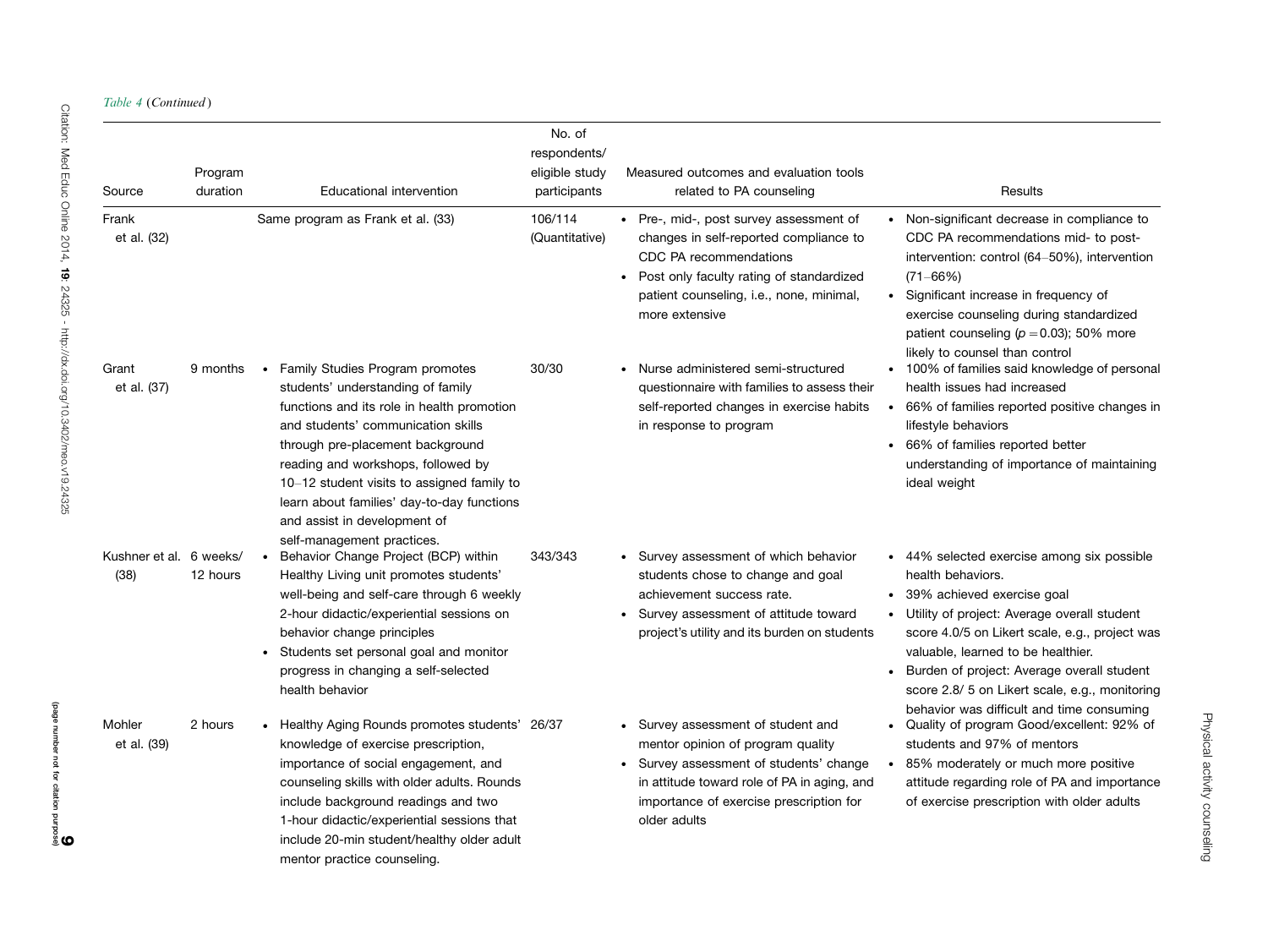| Source                            | Program<br>duration               | <b>Educational intervention</b>                                                                                                                                                                                                                                                                                   | No. of<br>respondents/<br>eligible study<br>participants | Measured outcomes and evaluation tools<br>related to PA counseling                                                                                                                                                                              | Results                                                                                                                                                                                                                                       |
|-----------------------------------|-----------------------------------|-------------------------------------------------------------------------------------------------------------------------------------------------------------------------------------------------------------------------------------------------------------------------------------------------------------------|----------------------------------------------------------|-------------------------------------------------------------------------------------------------------------------------------------------------------------------------------------------------------------------------------------------------|-----------------------------------------------------------------------------------------------------------------------------------------------------------------------------------------------------------------------------------------------|
| Moser et al.<br>(40)              | 4 week/<br>60 hours               | Health Beliefs and Behavior course<br>promotes understanding of health<br>behaviors and provides counseling tools<br>through classroom didactics, workshops,<br>and experiential learning in clinical<br>ambulatory setting.<br>Students participate in self-selected                                             | 149/150                                                  | • Survey assessment of self-reported<br>changes in attitudes, knowledge, and<br>counseling skills                                                                                                                                               | Improvement in open-mindedness toward<br>behavior change, understanding of health<br>behavior principles, and ability to<br>recommend behavior change strategies::<br>Average overall student score 4.2/5 on Likert<br>scale                  |
| Pandejpong<br>et al. (41)         | $3$ months/ $\cdot$<br>3 sessions | behavior change exercise.<br>Continuity of Care Clinic (CCC) to improve 38/192 (for<br>longitudinal cardiovascular risk<br>management skills during Internal<br>Medicine rotation includes patient<br>encounters and follow-up visits under<br>supervision of attending physicians.                               | chart review)                                            | • Three month post-graduation medical<br>chart audits for compliance to standard<br>quality of care for Hypertension, Diabetes<br>and Dyslipidemia using 12-task checklist<br>compared performance between CCC<br>and non-CCC program graduates | Significant difference between CCC and<br>$\bullet$<br>non-CCC graduates in 'recommending<br>lifestyle modifications' ( $p < 0.001$ )                                                                                                         |
|                                   |                                   |                                                                                                                                                                                                                                                                                                                   | 192/192<br>(CCC<br>satisfaction<br>survey)               | • Three month post-graduation survey<br>assessment of students' self-report of<br>changes in confidence, understanding,<br>and attitude toward cardiovascular risk<br>management, and possible adaptation to<br>personal practice               | Strongly agree/agree improved confidence<br>(86.8%), understanding (93.7%), and attitude<br>(84.6%) toward cardiovascular risk<br>management, and could adapt knowledge to<br>personal practice (83.6%) on 5-point Likert<br>scale            |
|                                   |                                   |                                                                                                                                                                                                                                                                                                                   | 22/?<br>(physician<br>supervisor<br>survey)              | • Three month post-graduation survey<br>assessment of physician supervisors<br>comments compared CCC and non-CCC<br>graduates' confidence, competence, and<br>attitude re: cardiovascular risk<br>management                                    | Strongly agree/agree CCC graduates more<br>confident (64%), competent in patient<br>management (64%), competent in<br>longitudinal care (51%), and have better<br>attitude toward cardiovascular risk<br>management (72%) compared to non-CCC |
| Wagenschutz 1 week<br>et al. (42) |                                   | Two health behavior counseling interaction<br>programs promote tobacco cessation (TCC)<br>and nutrition/PA (NPA) counseling skills<br>through background reading and online<br>interactive professional skill builder program<br>followed by 2 (TCC & NPA) 1-hour simulated<br>counseling sessions with feedback. | 199/ $\sim$ 340                                          | • Survey of self-reported changes in<br>students' comfort level (self-efficacy) in<br>performing nutrition & physical activity<br>counseling                                                                                                    | graduates on 5-point Likert scale.<br>Significant increase in comfort level in<br>performing nutrition and PA counseling (3.79<br>retrospectively before intervention vs. 4.48<br>post-intervention on 5-point Likert scale,<br>$p < 0.001$ ) |

Marie L. Dacey et al. Marie L. Dacey et al.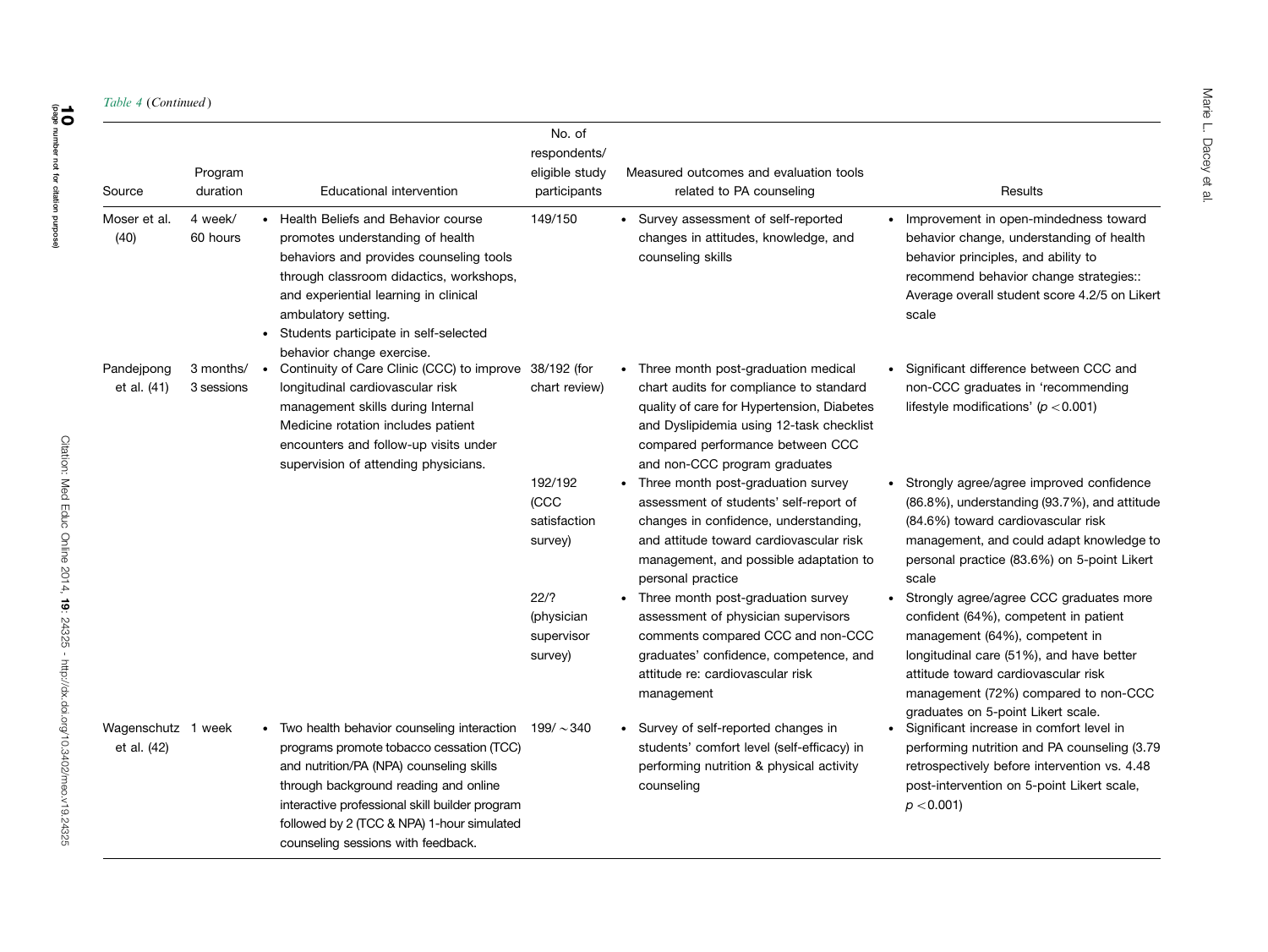intervention group, who were enrolled in a different program with a separate preclinical curriculum. While the two groups are matched well with no significant baseline differences in demographics or any outcome measures, the intervention group size is much larger than the comparison group ( $N=134$  vs. 23 at baseline;  $N=110$  vs. 13 for pre-post linked data). Frank's (32) quantitative analysis has a comparison group from the same program, which was 1 year further advanced. While the groups are similar in most baseline demographic characteristics, they differ in several opinion and attitude measures, including the intervention group's greater interest in prevention-oriented specialties. Finally, Pandejpong (41) compares outcomes for physicians who had participated in the continuity of care clinic curriculum (CCC) while in medical school with physicians who did not. As this study involves assessment and comparison of patients' medical charts after students graduated, there are no data available on the demographics or other baseline characteristics of the non-CCC comparison group, so the homogeneity of these two groups is uncertain.

#### Strength of evidence for measured outcomes

We determined that six measured outcomes were most often evaluated and relevant to our review question (Fig. 3 and Table 3). These are students' awareness of benefits of PA, change in students' attitudes toward PA, change in personal PA behaviors, improvements in PA counseling knowledge and skills, self-efficacy to conduct PA counseling, and change in attitude toward PA counseling.

An increase in students' awareness of benefits of PA received an overall C rating. Only two programs (34, 40) assessed this outcome and neither study utilized a control group or collected baseline data, so control for risk of bias was low. Yet both studies used acceptable objective measures for this kind of outcome, that is, quantified survey data, and students consistently reported improvements in their awareness of the benefits of PA.

Change in students' attitudes toward PA received an overall B rating. Five programs (33, 38-41) assessed this outcome, and four (38-41) of these five studies provided objective, quantified survey data. One study (41) also had external observers rate students in comparison to controls not exposed to the educational program. While Frank (33) provided input from focus groups, thus not objective, the comments of these students generally supported the consistent positive reports of attitude change found in all the other studies. No studies had baseline data, as this outcome was assessed solely at the end of programs.

Change in personal PA behaviors received an overall C rating. While there are four programs (32-34, 36, 38) that measure this outcome, only one study (32) uses an objective assessment strategy, that is, reported compliance to CDC PA guidelines. It is notable that data collected by Frank (32) indicate a non-significant decrease in students' compliance to CDC PA guidelines between the midpoint and end of this 4-year study, which counters focus group reports from Frank (33) suggesting that personal exercise habits had improved. All other programs consistently report some increase in personal PA behaviors, and two had pre/post comparisons (32, 36).

Improvements in PA counseling knowledge and skills received an overall B rating. Five programs measure this outcome (32-35, 40, 41), and they consistently indicate that students have improved in this area. Three programs use objective assessments (32, 35, 41), that is, accuracy of recommendations for case studies (32, 35, 41), and standardized faculty ratings for role play (32) and clinicbased (41) patient encounters. Two programs (32, 41) also utilize comparison groups as controls, which contribute to the strength of this finding.

Self-efficacy to do PA counseling also received an overall rating of B. Five programs evaluate this outcome (35, 36, 40-42) utilizing various Likert scales, and all consistently demonstrate improvements in this area. Two programs with baseline data (35, 36) support this finding by demonstrating statistically significant pre/post changes. Also, two programs that include comparison groups as controls (36, 41) demonstrated that improvements in the intervention group were greater than any changes in the comparison group. Overall, these findings support improvements in students' self-efficacy to conduct PA counseling as a result of these educational interventions.

Changes in attitude toward PA counseling received an overall rating of C. Three programs assess this outcome (33, 35, 39). None of these studies include controls for this outcome, and only two utilize objective measures to assess it (35, 39). Two programs (33, 35) indicate that students' attitudes had not changed, while survey results from the third study (39) show that 85% of students indicated a more positive attitude toward PA counseling. Thus, findings for this outcome are the most inconsistent of all the measured outcomes in this review.

#### Program feedback

Student opinion regarding program quality was also measured in five programs (50%) (32-34, 38, 39, 41). All but one program (41) asked for feedback immediately after completion of the program. Students were also surveyed during the program (32) and 3 months postgraduation while in clinical practice (41). Students' selfreports of changes in attitude toward PA and increased confidence and understanding around counseling were consistently positive. Students reported that they consider this topic as worthwhile and important to their medical education. Faculty (41), mentors (39), or supervisors (41) also provided feedback on student skills. These observers overall reported improved counseling skills in those students who participated in these programs.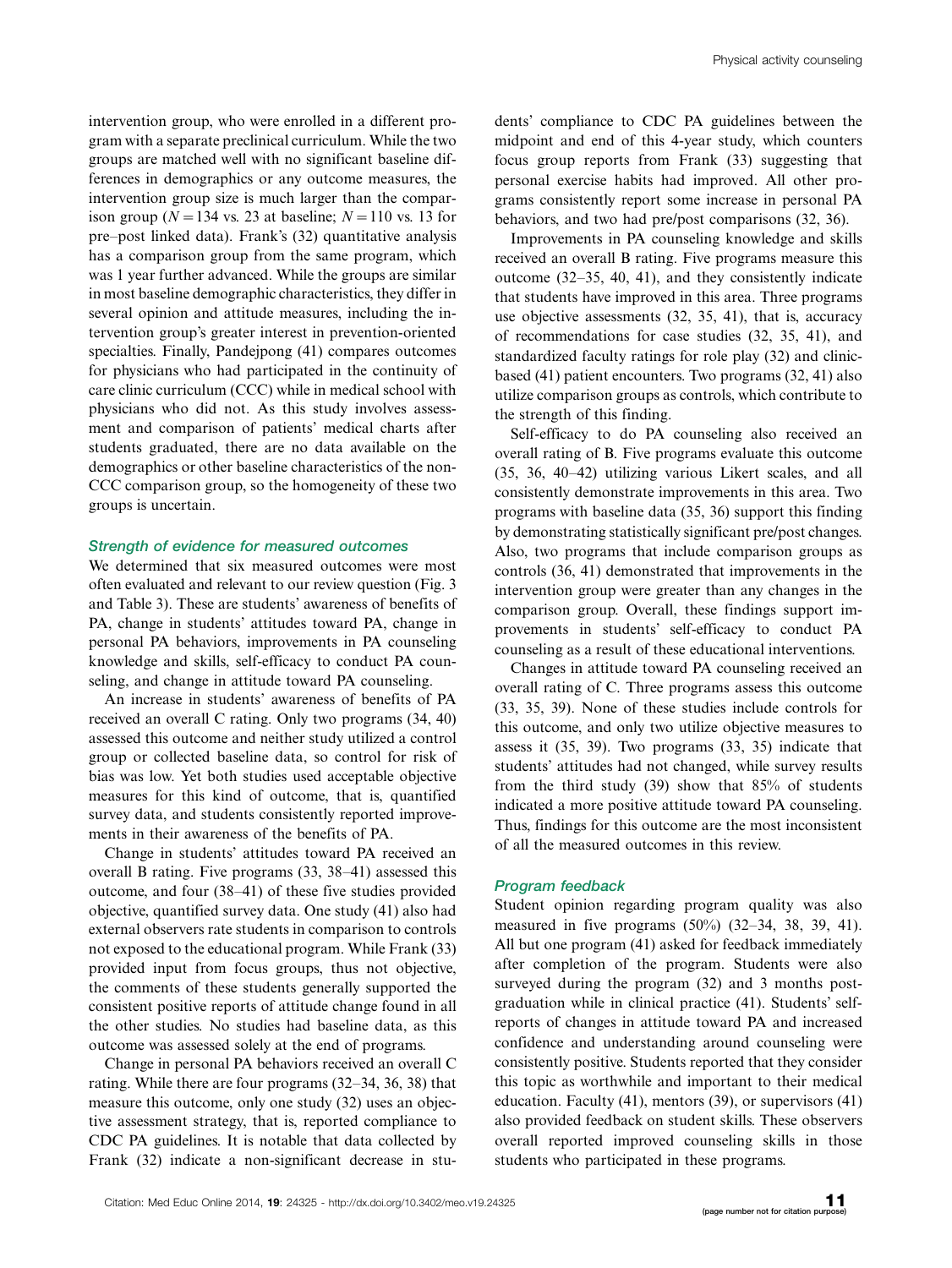#### **Discussion**

Our review of medical education literature on the impact of PA counseling curricula published 2000-2012 resulted in locating 10 programs in four different countries with reports on outcomes. One program provided two evaluation study reports (32, 33). These programs had considerable heterogeneity, and study interventions and outcomes were not always sufficiently described to support replication and optimal assessment of program quality and effectiveness. Similar design limitations have been reported in systematic reviews of obesity and behavioral counseling education (19-21) and noted as common weaknesses of medical education intervention studies (22, 23). We accommodated these limitations by utilizing recommended approaches to quantify available information as much as possible (20) and to evaluate the collective impact on a select group of measured outcomes (23, 31). We also specifically examined to what extent these programs have complied with previous recommendations to address personal PA behaviors, utilize conceptual models, and provide both didactics and experiential learning opportunities.

We identified four programs that show strong overall evidence (B level) of improvements in students' attitudes toward PA in general, their PA counseling knowledge and skills, and their self-efficacy to conduct PA counseling (32, 33, 35, 40, 41). In reviewing the elements of these four programs, we found that program duration ranges from 2.5 hours (35) to 4 years (32, 33), indicating that programs of varying length and intensity may have impact at least in terms of immediate outcomes. These four programs also generally follow previous curriculum recommendations. All include opportunities to practice PA counseling, either in simulated encounters (32, 33, 35) or clinical settings (40, 41); three programs (32, 33, 35, 40) have interventions that are grounded in conceptual frameworks, and two programs (32, 33, 40) provide opportunities for students to address their own PA behaviors. Furthermore, these four programs with the strongest evidence for impact all integrate PA into existing programs that address behavior change or an array of health promotion and disease prevention topics. Thus, there is some support for developing PA counseling skills by blending this topic into a range of types of existing curricula.

Recent initiatives to expand and improve medical education in PA counseling are demonstrating adherence to the most supported findings from our review. The 'Exercise is Medicine' (6) Education Committee of the American College of Sports Medicine, chaired by one author here (EP), has formally recommended knowledge, skills, and abilities (KSAs) related to PA that all medical students should accomplish. These include two competencies highlighted by our review, that is, students' personal PA behaviors and counseling strategies based

on conceptual frameworks (43). One medical school in the United States is incorporating these KSAs as the foundation of a new exercise-based curriculum (44), while also integrating experiential patient-centered activities into the existing curriculum. Further, key stakeholders and institutions are striving to move PA counseling curriculum forward within the United States. A 2013 national Lifestyle Medicine Think Tank (45) recently examined how to best integrate the KSA competencies into US medical school curricula. They followed this with a presentation of vision, goals, and strategies at a Bipartisan Policy Center public meeting on teaching nutrition and physical in medical school (46). These recent efforts to advance medical education in PA counseling overall are well-grounded in the available evidence.

However, as stated above, the educational intervention studies within this review generally have design limitations, which put constraints on our ability to determine the full extent of impact on students, their clinical skills, and especially their future patients' health. There were no randomized, controlled trials; rather they are all quasiexperimental designs. Only three of the 10 programs reviewed have naturally occurring comparison groups (32, 33, 36, 41), which are equivocally matched and assessed. Also, generalizability is limited. All programs occur within single institutions rather than multi-institutions, and there is considerable heterogeneity in program content, structure, and intensity, that is, program duration and frequency of exposure to PA. Finally, clinical outcomes are measured for only one intervention (41), and this is physician performance post-graduation, not patient behaviors. Thus, how these educational programs eventually translate to actual clinical professional practice, resultant patient behaviors, and improved health outcomes still remains largely unknown.

We recommend that curriculum development in PA counseling medical education utilize the most strongly supported findings, as noted above (and as recently enacted through KSAs and related initiatives). Concurrently, however, we recommend that the current limitations in medical education research be recognized and that curricular developers seek to establish a stronger evidence base for educational programming. Specifically, educators should use controlled designs in which new programs at least do pre/post comparisons of student groups matched as closely as possible to the intervention group. We also support the development, pilot testing, and consistent use of a set of valid and reliable tools across programs to measure impact, which would offset the array of researchergenerated tools characteristic of the studies we reviewed. Also, measures should be objective and observable wherever possible. Most of the current programs relied on self-report and survey Likert-type measures. While these are suitable for assessing attitude changes, including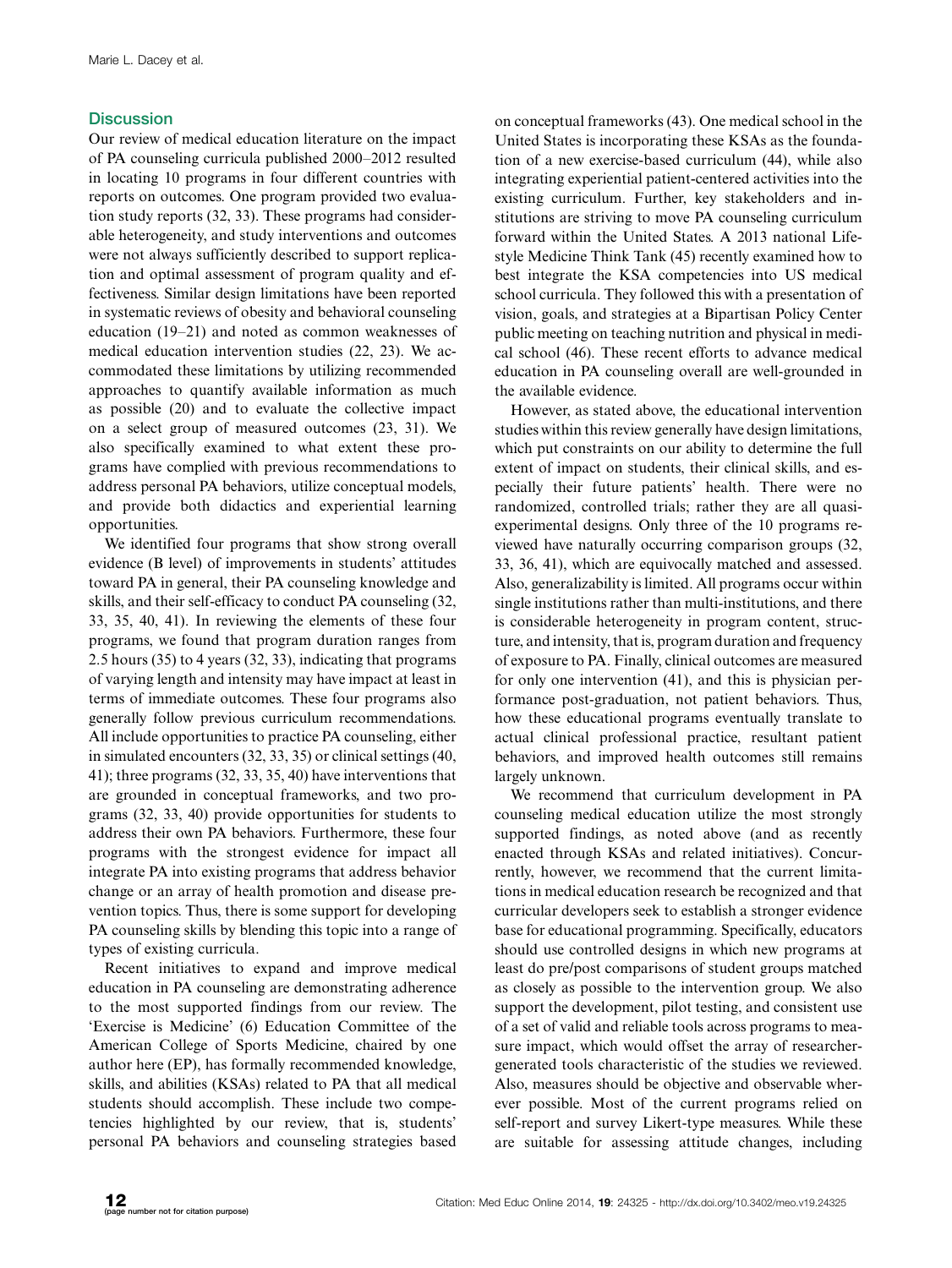self-efficacy, more objective evaluations could be used to measure actual changes in behavior, knowledge, and skills (e.g., case study tests, supervisor checklists, daily logs on phone apps, compliance to federal recommendations). Finally, these evaluations should extend to clinical professional practice, patient behaviors, and health outcomes in order to establish the strongest evidence base for medical training in PA counseling.

We acknowledge that there are limitations in this systematic review. Primarily, given the considerable heterogeneity in the reviewed studies, and the fact that no more than five programs studied any specific measured outcome, our evaluation of educational effectiveness was inherently limited. Further, as study authors did all coding, the subjective nature of this includes some potential for coder bias despite independent evaluations. Also, we used criteria to evaluate study designs and grade evidence of strength of studies that were not specifically developed to assess medical education programs. Rather, we adopted approaches from previous healthcare education reviews (19, 20, 30), which typically were based on criteria for evaluating clinical interventions. Also, only published studies were reviewed so there could be bias toward favorable results. Any number of medical educational programs might exist that address PA counseling, which have not been evaluated and disseminated. Finally, the exclusions in our search criteria potentially could have eliminated relevant studies.

In conclusion, the available evidence supports the potential effectiveness of the inclusion of PA counseling in medical school education. Our recommendations for curriculum development based on this review, previous research, and current initiatives are to 1) address students' personal PA behavior patterns; 2) incorporate strong conceptual base into counseling curriculum; 3) provide both didactics and counseling practice experiences; 4) integrate PA training into other topics and the existing medical school curriculum; 5) support opportunities for shorter as well as more intense programs; and 6) develop multi-institution programming. This review also highlights the need for more rigorous research in this curricular area. Thus, PA counseling program evaluations should follow previous recommendations for evidencebased research designs in medical education (22). Ongoing advancements in the design and evaluation of PA counseling education in medical schools will no doubt result in more effective physician practices in lowering risk and improving management of chronic diseases.

#### Conflict of interest and funding

The authors have not received any funding or benefits from industry or elsewhere to conduct this study.

#### **References**

- 1. US Department of Health and Human Services. Physical activity guidelines advisory committee report. Available from: <http://www.webcitation.org/6NyDoqbE4> [cited 10 March 2014].
- 2. Haskell WL, Lee IM, Pate RR, Powell KE, Blair SN, Franklin BA, et al. Physical activity and public health. Updated recommendation for adults from the American College of Sports Medicine and the American Heart Association. Circulation 2007; 116: 1081-93.
- 3. World Health Organization. Physical inactivity: a global public health problem. Available from: [http://www.webcitation.org/](http://www.webcitation.org/6NyE1PeG9) [6NyE1PeG9](http://www.webcitation.org/6NyE1PeG9) [cited 10 March 2014].
- 4. Healthy People 2020. Physical activity. Available from: [http://](http://www.webcitation.org/6NyE7jixV) [www.webcitation.org/6NyE7jixV](http://www.webcitation.org/6NyE7jixV) [cited 10 March 2014].
- 5. National Physical Activity Plan. Available from: [http://www.](http://www.webcitation.org/6NyEGfjg8) [webcitation.org/6NyEGfjg8](http://www.webcitation.org/6NyEGfjg8) [cited 10 March 2014].
- 6. Exercise is Medicine. Physicians and health care providers. Available from:<http://www.webcitation.org/6NyEMzVmt> [cited 10 March 2014].
- 7. Goldfine H, Ward A, Taylor P, Carlucci D, Rippe J. Exercising to health: what's really in it for your patients? Physician Sportsmed 1991; 19: 80-93.
- 8. Halm J, Amoako E. Physical activity recommendation for hypertension management: does healthcare provider advice make a difference? Ethn Dis 2007; 18: 278-82.
- 9. King A, Sallis J, Dunn A, Simons-Morton D, Albright C, Cohen S, et al. Overview of the activity counseling trial (ACT) intervention for promoting physical activity in primary health care settings. Med Sci Sports Exerc 1998; 30: 1086-96.
- 10. Pender N, Sallis J, Long B, Calfas K. Health care provider counseling to promote physical activity. In: Dishman RK, ed. Advances in exercise adherence. Champaign, IL: Human Kinetics; 1994, pp. 213-35.
- 11. Abramson S, Stein J, Schaufele M, Frates E, Rogan S. Personal exercise habits and counseling practices of primary care physicians: a national survey. Clin J Sport Med 2000; 10: 40-8.
- 12. Lobelo F, Duperly J, Frank E. Physical activity habits of doctors and medical students influence their counselling practices. Br J Sports Med 2009; 43: 89-92.
- 13. US Department of Health and Human Services, Centers for Disease Control and Prevention, National Center for Health Statistics. Trends in adults receiving a recommendation for exercise or other physical activity from a physician or other health professional. Available from: [http://www.webcitation.org/](http://www.webcitation.org/6NyEU6Zsy) [6NyEU6Zsy](http://www.webcitation.org/6NyEU6Zsy) [cited 10 March 2014].
- 14. Hébert E, Caughy M, Shuval K. Primary care providers' perceptions of physical activity counselling in a clinical setting: a systematic review. Br J Sports Med 2012; 46: 625-31.
- 15. Weiler R, Chew S, Coombs N, Hamer M, Stamatakis E. Physical activity education in the undergraduate curricula of all UK medical schools. Are tomorrow's doctors equipped to follow clinical guidelines? Br J Sports Med 2012; 46: 1024-6.
- 16. Kordi R, Moghadam N, Rostami M. Sports and exercise medicine in undergraduate medical curricula in developing countries: a long path ahead. Med Educ Online 2011; 16: 5962.
- 17. Garry J, Diamond J, Whitley T. Physical activity curricula in medical schools. Acad Med 2002; 77: 818-20.
- 18. Institute of Medicine. Improving medical education: enhancing the behavioral and social science content of medical school curricula. Available from: [http://www.webcitation.org/](http://www.webcitation.org/6NyFQDOGB) [6NyFQDOGB](http://www.webcitation.org/6NyFQDOGB) [cited 10 March 2014].
- 19. Hauer KE, Carney PA, Chang A, Satterfield J. Behavior change counseling curricula for medical trainees: a systematic review. Acad Med 2012; 87: 956-68.